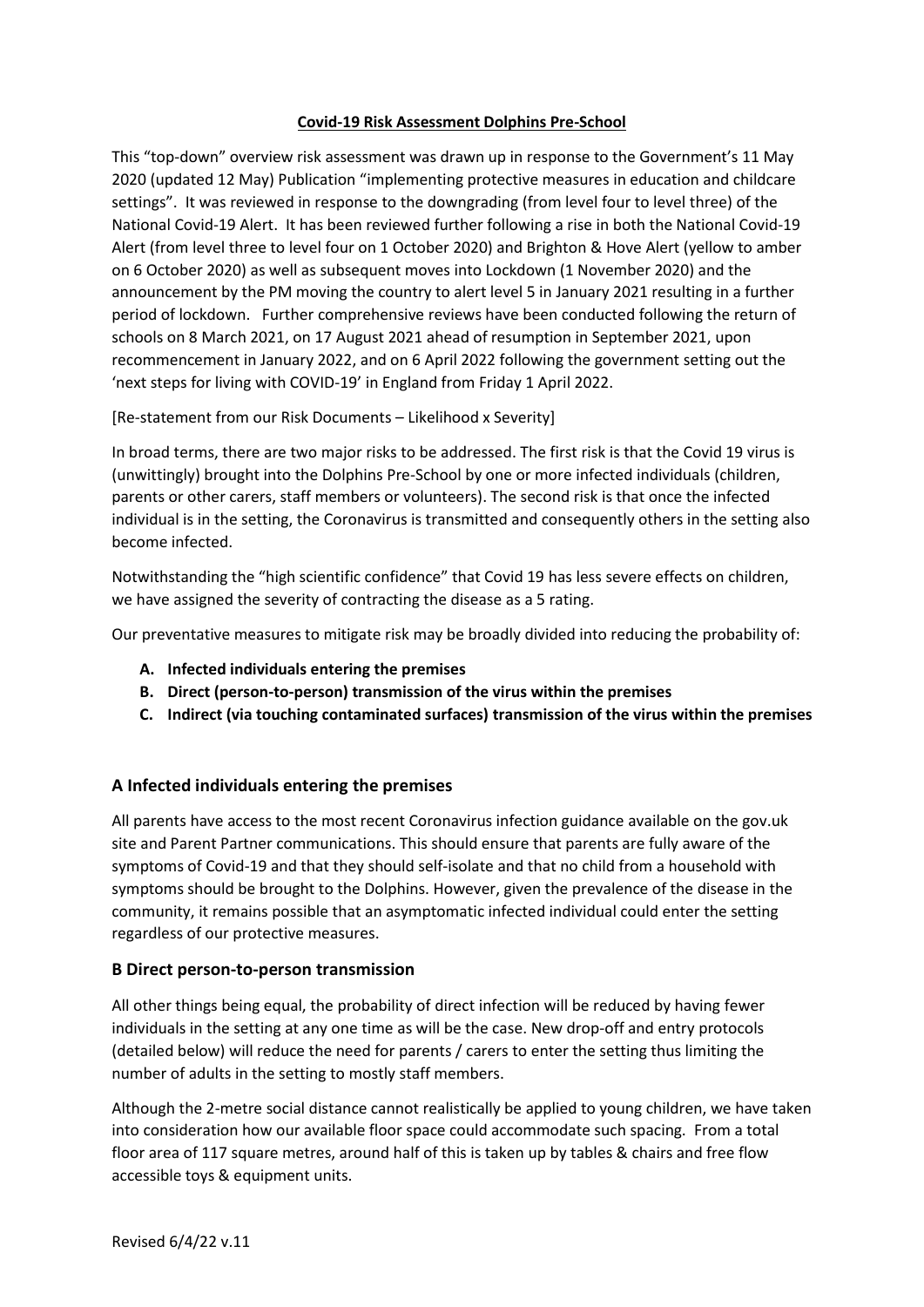Apart from the main room, there are three other child accessible areas – the children's toilet, the coat and personal belongings cloakroom area and the lunchbox corridor. To reduce person-toperson direct contact in these potential "cluster" areas, children will be supervised by staff. There will be a multitude of visits to the children's toilet for frequent hand-washing purposes.

The Dolphins setting is open plan and free flow with children free to move between all areas indoors and outdoors. The room will be set up as usual, but children will be encouraged to space around the building and grounds with various activities on offer. For Circle Time, story time and other large group activities, we will aim to distance where possible.

Use of the outdoors patio and garden will be maximised as will natural ventilation from doors, windows and the building itself which uniquely possesses mechanical systems for changing the air.

Toys & resources involved will be quarantined/cleaned on a frequent basis.

Weather permitting, children will consume lunch out-of-doors.

For assistance with toileting (such as bottom wiping), children will be actively encouraged to take care of their own personal hygiene. However, from experience, most children need assistance with toileting and other hygiene matters. We will continue to display the "Catch it; bin it; kill it" signage and bins will be emptied more frequently. Additional hand sanitisers will be strategically placed around the main room. Close contact during nappy changing is inevitable but PPE will continue to be worn by staff performing this activity.

In the usual course of their play, children will inevitably have falls or suffer other scrapes and mishaps which, as well as First Aid and accident book recording, will necessitate comforting and cuddling by a member of staff. The collecting parent/carer will be required to sign the accident record.

# Revised drop off and entry protocols

The east entry (car park) door which was previously the main entrance and exit for parents will no longer be used other than for accessing the bike / buggy store and any exceptional arrivals/departures. A revised entrance procedure via the patio east gate will be used. Staggered drop off times (bolt-on and normal start times) will continue. To minimise adult-to-adult contact, only one parent should accompany the child or siblings where possible. Rather than gathering at the east patio entrance gate, parents and children will assemble socially distanced using the perimeter fence adjoining Nevill Recreation Ground, maintain social distancing between them. This will be enhanced via a one-way system. Parents will be discouraged from lingering. Masks will be encouraged for adults visiting the premises.

Two members of staff will be positioned at the main entrance to welcome and receive children. One of these staff members will monitor children for signs of Covid-19 and dispense hand sanitiser and record temperatures. The other staff member will undertake registration. There, other members of staff will welcome the child and assist them with name-tag collection for registration and coats and personal belongings peg.

#### Revised pick-up and collection protocol

Similar to the Covid-19 entry protocol, parents will collect their children via the east patio gate, maintaining social distancing and the systems described above.